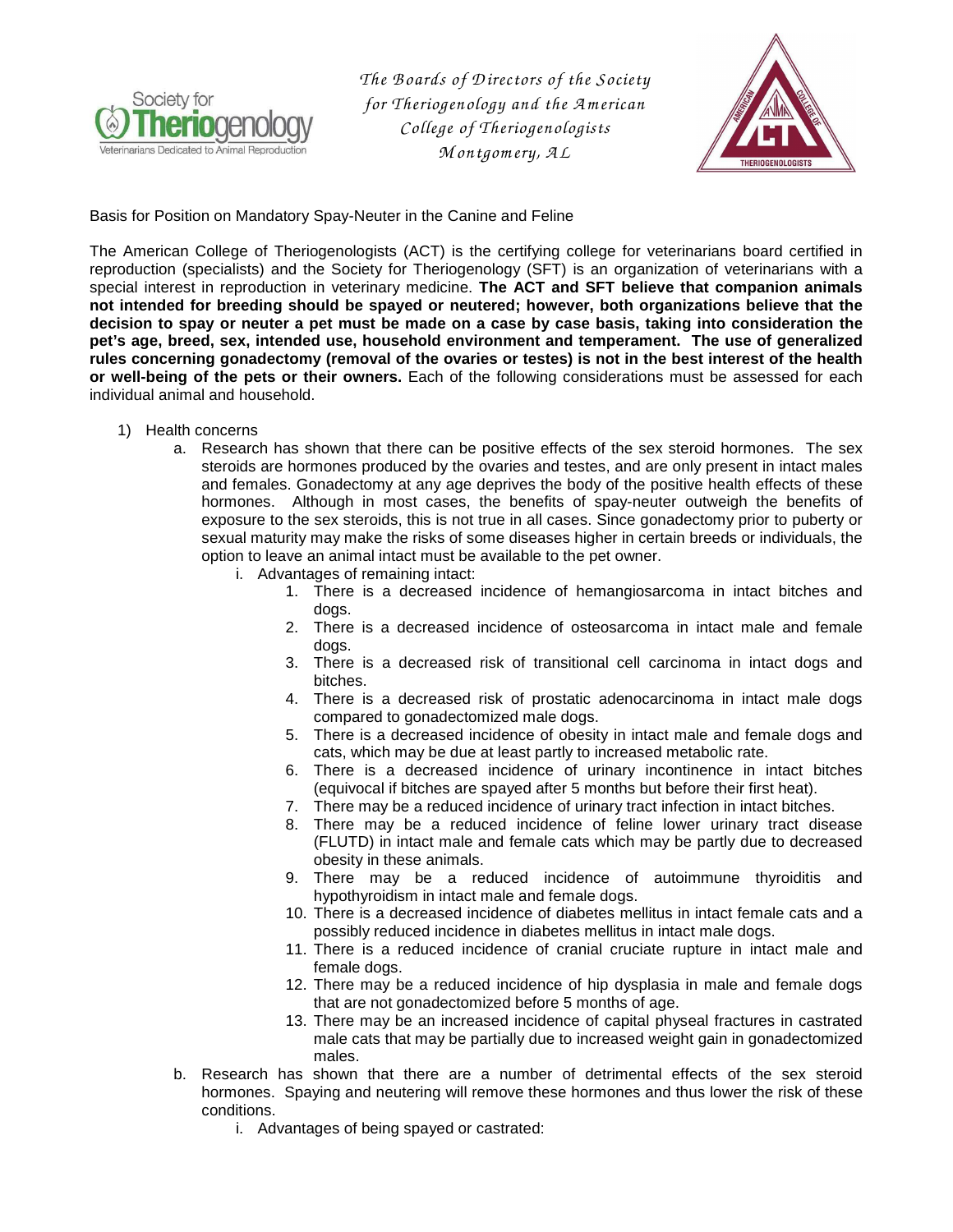- 1. There is an increased risk of mammary, testicular, and ovarian neoplasia in intact male and female dogs and cats.
	- a. There is an increased risk of mammary cancer with each subsequent cycle and the benefit of spaying does not disappear until the animal reaches old age.
		- i. Mammary cancer is one of the most common types of neoplasia in small animals.
			- 1. Mammary neoplasia is malignant 60% of the time in dogs and 90% of the time in cats.
	- b. The incidence and mortality risk for ovarian cancer are very low
	- c. The incidence for testicular cancer is more common but malignancy and mortality are very low.
- 2. There is an increased risk of pyometra in both intact female dogs and cats and this risk increases with increasing age.
- 3. There is an increased risk of prostatitis, benign prostatic hyperplasia, prostatic cysts and squamous metaplasia of the prostate in intact male dogs.
- 4. There is a decreased incidence of perineal and inguinal hernia and perineal adenoma in neutered male dogs.
- **c. Based on the research available, it is clear there are a number of health benefits of the sex steroid hormones and that this benefit varies with age, sex, and breed. Therefore, although spay-neuter is the responsible choice for most pets, it is in the best interest of each individual patient for its veterinarian to assess the risks and benefits of gonadectomy and to advise his/her clients on what is appropriate for each individual pet at each stage of its life.**
- 2) Behavioral concerns
	- a. Research has shown that there are positive effects of the sex steroid hormones on behavior.
		- i. Advantages of remaining intact:
			- 1. There is a decrease in shyness and hiding behavior in intact male and female cats.
			- 2. There may be less aggression towards people and animals in intact bitches.
			- 3. There may be a decreased incidence of cognitive dysfunction in intact male and female dogs.
	- b. Research has shown that there are negative effects of the sex steroid hormones on behavior.
		- i. Advantages of being spayed or castrated:
			- 1. Inter-dog aggression may be due to competition for available territory or availability of cycling animals.
			- 2. Urine spraying and inter-animal aggression is increased in intact male cats.
			- 3. There is a decreased risk of wandering and being hit by a car in neutered animals.
- 3) Provision of quality medical care
	- a. It is not in the animals' best interest to have the legislature dictate the time or need for surgical treatment.
		- i. This does not allow for medical decisions based on the individual animal's needs, its owners' needs or the needs of the household.
			- 1. Animals with medical conditions that may result in complications during anesthesia or surgery (i.e. heart murmurs, bleeding disorders).
			- 2. Providing appropriate aftercare for surgical patients may not be feasible in some home situations.
	- b. Restricting and reducing the pool of purebred animals will greatly hinder medical research of conditions that are particular to specific breeds, slowing down advances in medical and surgical knowledge. This may in turn impact the research available concerning health conditions common to both animals and people.
- 4) Public Health concerns
	- a. Making spay/neuter mandatory for licensure may make the public more hesitant to seek veterinary assistance because they are afraid of fines and legal repercussions as a result of failing to spay or neuter their pets by the prescribed time. By avoiding veterinary care for their pets, animals will be at increased risk of inadequate routine vaccination (including rabies) and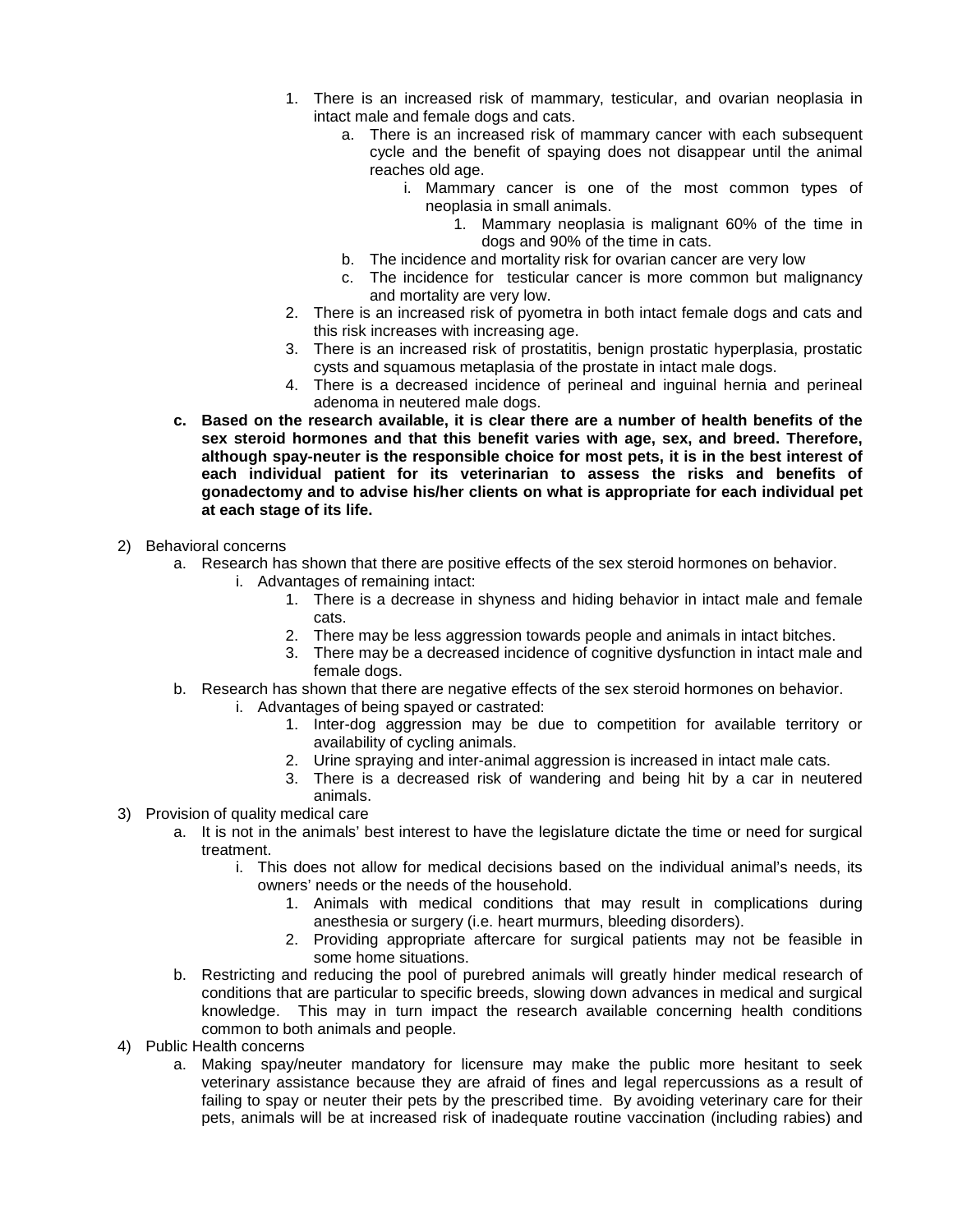inadequate deworming programs which may in turn result in increased transmission of disease to the public.

The ACT and SFT make the following recommendations to continue moving toward effective methods of reducing the number of abandoned, unwanted and euthanized dogs and cats in the US and other countries where similar problems exist.

- a. Provide increased jurisdictional control to the AVMA Governmental Relations division, Animal Welfare Committee, and the APHIS-Animal Care division.
- b. Ensure suppliers to pet stores are providing adequate care for breeding stock and offspring.
- c. Support programs to expand the public awareness of pet overpopulation, acceptable breeding standards, and responsibilities of pet ownership. Provide the public a means to access assistance with concerns of pet health, ownership, behavior and management issues.
- d. Work with state and local rescue and humane societies to assemble accurate data on causes for relinquishment of dogs and cats to enable these organizations, federal and local governments, and veterinary organizations to address the fundamental causes of abandonment.
- e. Provide low cost spay/neuter facilities for economically disadvantaged persons and communities.
- f. Continue to work on reduction of feral cat populations.
- g. Establish programs to ensure access of breeders to proper reproductive care and counseling.
- h. Provide local or federal governmental assistance to registered rescue organizations to facilitate placement of unwanted pets.

The ACT and SFT do not believe that **mandatory** spay/neuter programs will significantly reduce the pet overpopulation problems, since most animals that are abandoned are relinquished because of behavior, health, economic and life changing conditions and not due to their reproductive status. In fact, in some European Union countries where gonadectomy is illegal unless deemed medically necessary (such as Norway) there are no significant problems with pet overpopulation, indicating that the pet overpopulation problem that exists in the United States is due to cultural differences on the importance of pets, the responsibility of pet owners, and the ability of the government and national agencies to properly educate the public. Although both organizations believe that most companion animals should be spayed or neutered, the ACT and SFT also strongly believe that it is not in the best interest of the animals to produce legislation regarding medical treatments, Therefore, both organizations oppose **mandatory** spay/neuter programs.

There are hundreds of references which provide scientific information on the effects of spay and neuter in both dogs and cats. We chose to provide the reader with a selected list of them. This reference list was compiled by Dr. Peggy Root-Kustritz, DACT.

## References:

- 1) Alexander SA, Shane SM. Characteristics of animals adopted from an animal control center whose owners complied with a spaying/neutering program. J Amer Vet Med Assoc 1994;205:472-276.
- 2) Angioletti A, DeFrancesco I, Vergottini M, et al. Urinary incontinence after spaying in the bitch: Incidence and oestrogen therapy. Vet Res Commun 2004;28 (Suppl 1): 153-155.
- 3) Arendt EA. Orthopaedic issues for active and athletic women. Clin Sports Med 1994;13:483-503.
- 4) Arnold S. Urinary incontinence in castrated bitches. Part I. Significance, clinical aspects and etiopathogenesis. Schweiz Arch Tierheilkd 1997;139:271-276.
- 5) Atalan G, Holt PE, Barr FJ. Ultrasonographic assessment of bladder neck mobility in continent bitches and bitches with urinary incontinence attributable to urethral sphincter mechanism incompetence. Amer J Vet Res 1998;59:673-679.
- 6) Beijerink NJ, Buijtels JJCWM, Okkens AC, et al. Basal and GnRH-induced secretion of FSH and LH in anestrous versus ovariectomized bitches. Theriogenology 2007;67:1039-1045.
- 7) Bell FW, Klausner JS, Hayden DW, et al. Clinical and pathologic features of prostatic adenocarcinoma in sexually intact and castrated dogs: 31 cases (1970-1987). J Amer Vet Med Assoc 1991;199:1623- 1630.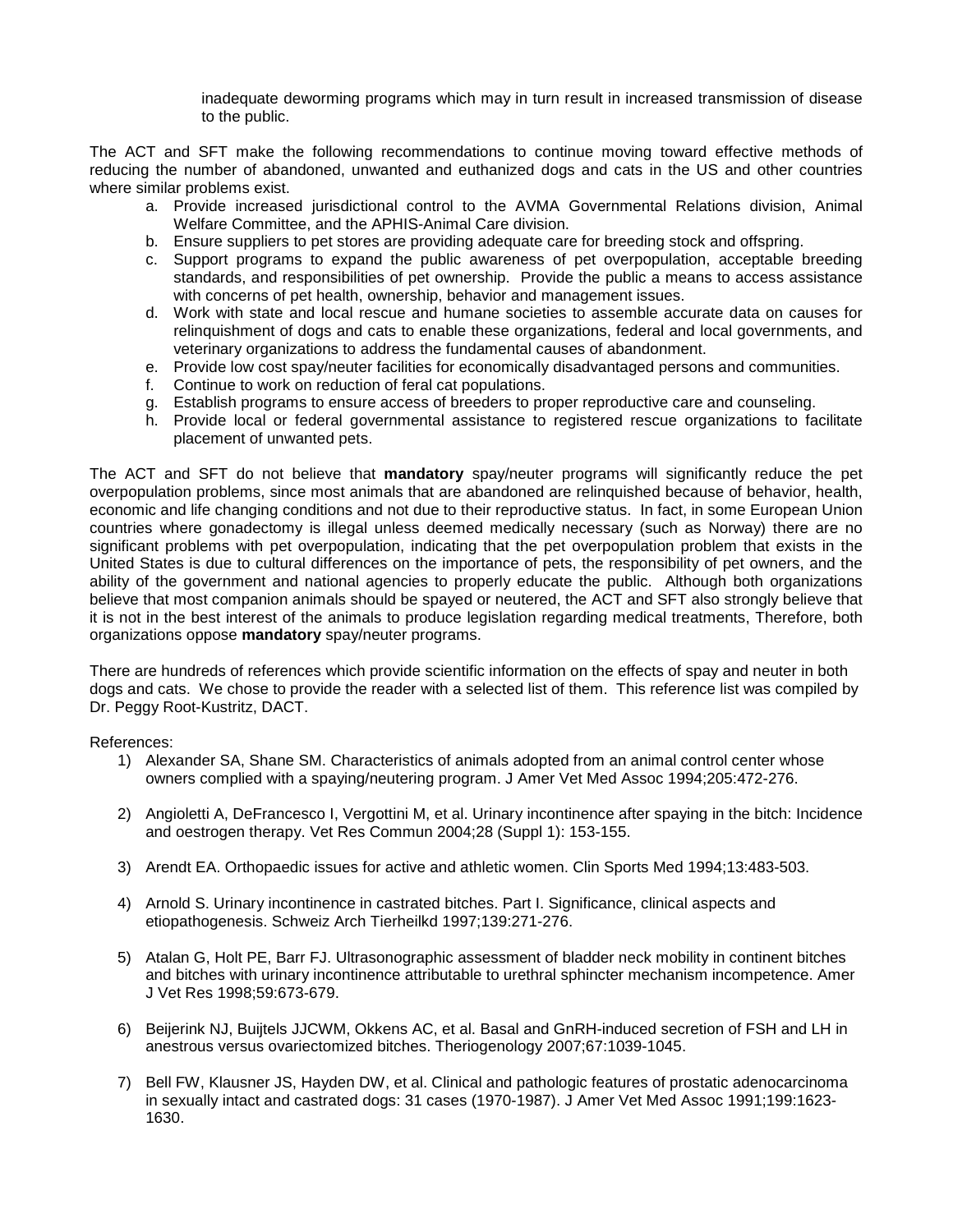- 8) Berry SJ, Strandberg JD, Saunders WJ, Coffey DS. Development of canine benign prostatic hyperplasia with age. Prostate 1986;9:363-373.
- 9) Brodey RS. Canine and feline neoplasia. Adv Vet Sci Comp Med 1970;14:309-354.
- 10) Brodey RS, Goldschmidt MH, Roszel JR. Canine mammary gland neoplasms. J Amer Anim Hosp Assoc 1983;19:61-90.
- 11) Bronson RT. Variation in age at death of dogs of different sexes and breeds. Amer J Vet Res 1982;43:2057-2059.
- 12) British Small Animal Veterinary Association. Sequelae of bitch sterilisation: Regional survey. Vet Rec 1975;96:371-372.
- 13) Bryan JN, Keeler MR, Henry CJ, et al. A population study of neutering status as a risk factor for canine prostate cancer. Prostate 2007;67:1174-1181.
- 14) Burrow R, Batchelor D, Cripps P. Complications observed during and after ovariohysterectomy of 142 bitches at a veterinary teaching hospital. Vet Rec 2005;157:829-833.
- 15) Coffey DJ. Sexual mutilation. Vet Times, Surrey UK, December 1998.
- 16) Cohen D, Reif JS, Brodey RS, Keiser H. Epidemiological analysis of the most prevalent sites and types of canine neoplasia observed in a veterinary hospital. Cancer Res 1974;34:2859-2868.
- 17) Cooley DM, Beranek BC, Schlittler DL, et al. Endogenous gonadal hormone exposure and bone sarcoma risk. Canc Epidem Biomark Prev 2002;11:1434-1440.
- 18) Cotchin E. Neoplasia in the dog. Vet Rec 1954;66:879-888.
- 19) Cotchin E. Neoplasms in small animals. Vet Rec 1951;63:67-72.
- 20) Cowan LA, Barsanti JA, Crowell W, Brown J. Effects of castration on chronic bacterial prostatitis in dogs. J Amer Vet Med Assoc 1991;199:346-350.
- 21) Crane SW. Occurrence and management of obesity in companion animals. J Sm Anim Prac 1991;32:275-282.
- 22) Crenshaw WE, Carter CN. Should dogs in animal shelters be neutered early? Vet Med 1995;90:756- 760.
- 23) Daniels R. Personal communication, 03-20-2002.
- 24) DeSapio A, VanDeCoevering P, Williams JD, et al. Effects of early-age gonadectomy on a male guide dog population. Proceedings, International Working Dog Breed Conference, Sydney, Australia, 2005.
- 25) Donnay I, Rauis J, Devleeshouwer N, et al. Comparison of estrogen and progesterone receptor expression in normal and tumor mammary tissues from dogs. Amer J Vet Res 1995;56:1188-1194.
- 26) Dorfman M, Barsanti J. Diseases of the canine prostate gland. Comp Cont Ed 1995;17:791-810.
- 27) Dorn CR, Taylor DON, Schneider R, et al. Survey of animal neoplasms in Alameda and Contra Costa counties, California. II. Cancer morbidity in dogs and cats from Alameda county. J Nat Canc Inst 1968;40:307-318.
- 28) Dorn CR, Taylor DON, Frye FL, Hibbard HH. Survey of animal neoplasms in Alameda and Contra Costa counties, California. I. Methodology and description of cases. J Nat Canc Inst 1968;40:295-305.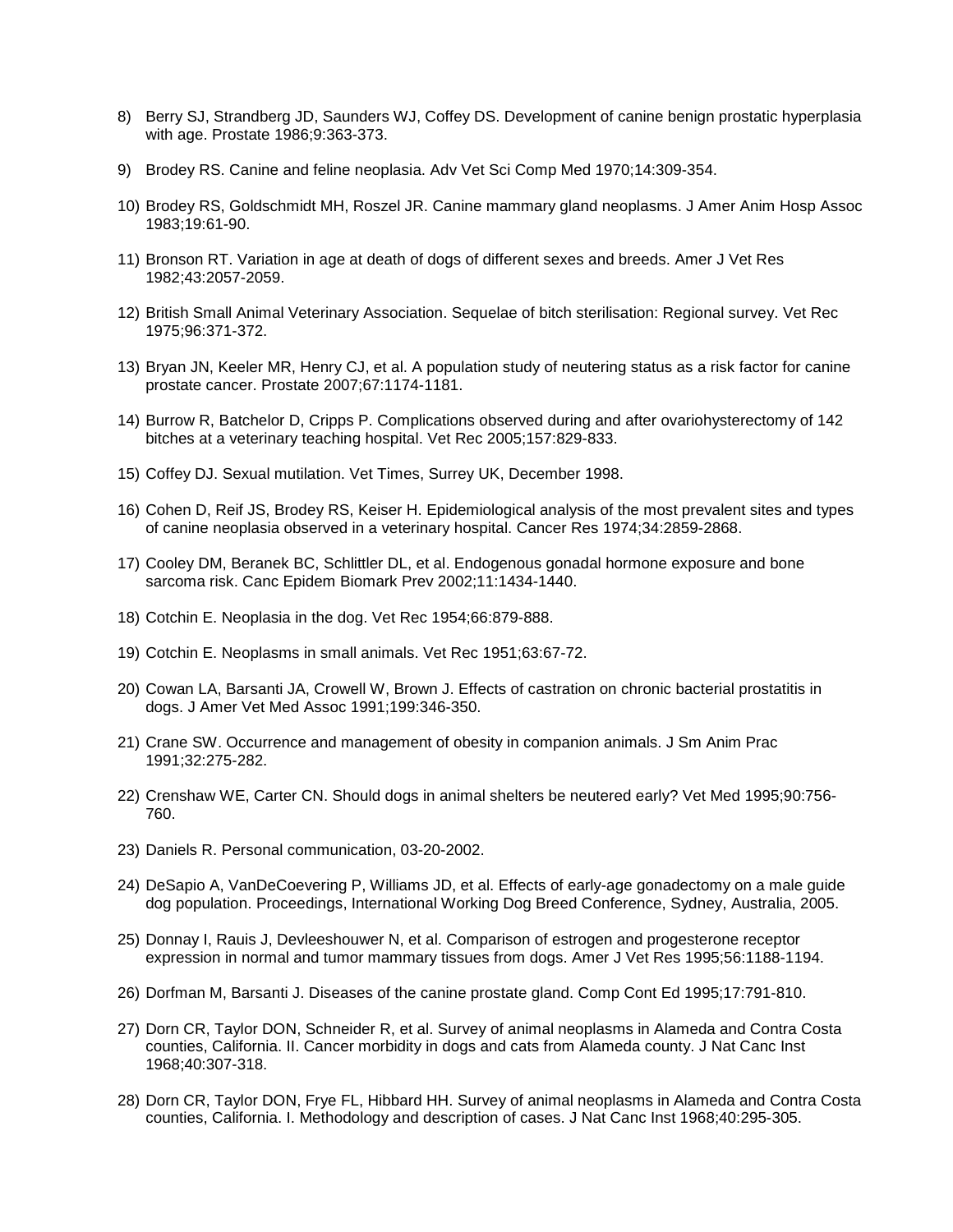- 29) Duerr FM, Duncan CG, Savicky RS, et al. Risk factors for excessive tibial plateau angle in large-breed dogs with cranial cruciate ligament disease. J Amer Vet Med Assoc 2007;231:1688-1691.
- 30) Durham SK, Dietze AE. Prostatic adenocarcinoma with and without metastases to bone in dogs. J Amer Vet Med Assoc 1986;188:1432-1436.
- 31) Duval JM, Budsberg SC, Flo GL, Sammarco JL. Breed, sex, and body weight as risk factors for rupture of the cranial cruciate ligament in young dogs. J Amer Vet Med Assoc 1999;215:811-814.
- 32) Edney ATB, Smith PM. Study of obesity in dogs visiting veterinary practices in the United Kingdom. Vet Rec 1986;118:391-396.
- 33) Egenvall A, Hagman R, Bonnett BN, et al. Breed risk of pyometra in insured dogs in Sweden. J Vet Intern Med 2001;15:530-538.
- 34) Ekici H, Sontas BH, Toydemir TSF, et al. The effect of prepubertal ovariohysterectomy on spine 1 mineral density and mineral content in puppies: A preliminary study. Res Vet Sci 2007;82:105-109.
- 35) Eno M, Fekety S. Early age spay/neuter: A growing consensus. Shelter Sense 1993;Nov:1-7.
- 36) Eze CA, Eze MC. Castration, other management practices and socio-economic implications for dog keepers in Nsukka area, Enugu State, Nigeria. Prev Vet Med 2002;55:273-280.
- 37) Fettman MJ, Stanton CA, Banks LL, et al. Effects of neutering on body weight, metabolic rate and glucose tolerance of domestic cats. Res Vet Sci 1997;62:131-136.
- 38) Fidler IJ, Brodey RS. The biological behavior of canine mammary neoplasms. J Amer Vet Med Assoc 1967;151:1311-1318.
- 39) Flynn MF, Hardie EM, Armstrong PJ. Effect of ovariohysterectomy on maintenance energy requirement in cats. J Amer Vet Med Assoc 1996;209:1572-1581.
- 40) Fukuda S. Incidence of pyometra in colony-raised Beagle dogs. Exp Anim 2001;50:325-329.
- 41) Greenfield CL, Johnson AL, Schaeffer DJ. Frequency of use of various procedures, skills, and areas of knowledge among veterinarians in private small animal exclusive or predominant practice and proficiency expected of new veterinary school graduates. J Amer Vet Med Assoc 2004;224:1780-1787.
- 42) Greer KA, Canterberry SC, Murphy KE. Statistical analysis regarding the effects of height and weight on life span of the domestic dog. Res Vet Sci 2007;82:208-214.
- 43) Gregory SP, Parkinson TJ, Holt PE. Urethral conformation and position in relation to urinary incontinence in the bitch. Vet Rec 1992;131:167-170.
- 44) Gregory SP, Holt PE, Parkinson TJ, Wathes CM. Vaginal position and length in the bitch: Relationship to spaying and urinary incontinence. J Sm Anim Prac 1999;40:180-184.
- 45) Gunzel-Apel AR. Early castration of dogs and cats from the point of view of animal welfare. Dtsch Tierarztl Woch 1998;105:95-98.
- 46) Hahn KA, Vonderhaar MA, Teclaw RF. An epidemiological evaluation of 1202 dogs with testicular neoplasia. J Vet Intern Med 1992;6:121 [Abstract].
- 47) Hamilton JM, Else RW, Forshaw P. Oestrogen receptors in canine mammary tumours. Vet Rec 1977;101:258-260.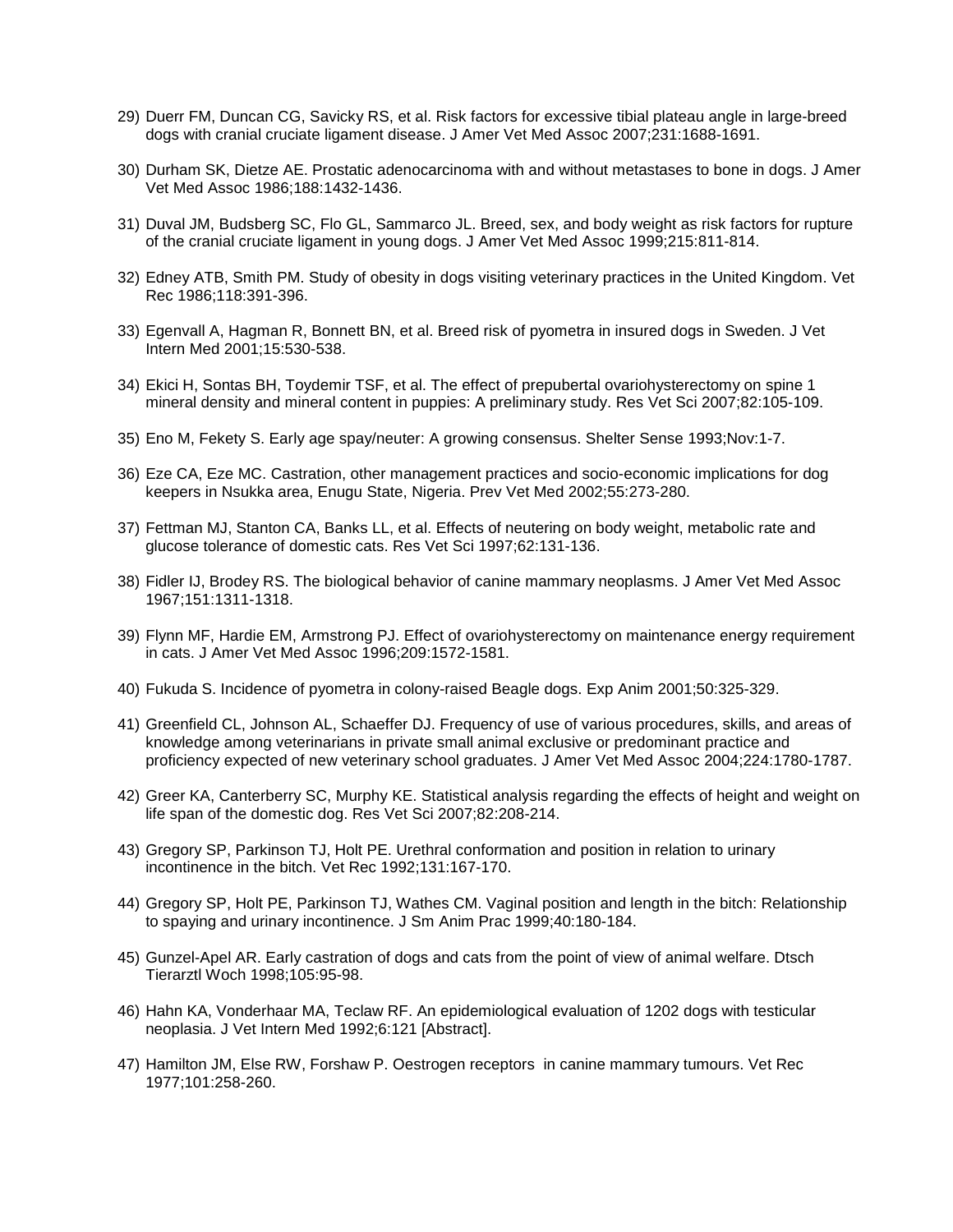- 48) Hampe JF, Misdorp W. IX. Tumours and dysplasias of the mammary gland. Bull World Hlth Org 1974;50:111-133.
- 49) Hart BL. Effect of gonadectomy on subsequent development of age-related cognitive impairment in dogs. J Amer Vet Med Assoc 2001;219:51-56.
- 50) Hart BL, Barrett RE. Effects of castration on fighting, roaming, and urine spraying in adult male cats. J Amer Vet Med Assoc 1973;163:290-292.
- 51) Hart BL, Cooper L. Factors relating to urine spraying and fighting in prepubertally gonadectomized cats. J Amer Vet Med Assoc 1984;184:1255-1258.
- 52) Hart BL, Eckstein RA. The role of gonadal hormones in the occurrence of objectionable behaviours in dogs and cats. Appl Anim Beh Sci 1997;52:331-344.
- 53) Hayes HM, Milne KL, Mandel CP. Epidemiological features of feline mammary carcinoma. Vet REc 1981;108:476-479.
- 54) Head E, Moffat K, Das P, et al. Beta-amyloid deposition and tau phosphorylation in clinically characterized aged cats. Neurobiol Aging 2005;26:749-763.
- 55) Herron MA. The effect of prepubertal castration on the penile urethra of the cat. J Amer Vet Med Assoc 1972;160:208-211.
- 56) Herron MA. A potential consequence of prepuberal feline castration. Fel Prac 1971;1:17-19.
- 57) Holt PE. Urinary incontinence in the male and female dog or does sex matter? www.vin.com, 2004.
- 58) Holt PE, Thrusfield MV. Association in bitches between breed, size, neutering and docking, and acquired urinary incontinence due to incompetence of the urethral sphincter mechanism. Vet Rec 1993;133:177-180.
- 59) Hopkins SG, Schubert TA, Hart BL. Castration of adult male dogs: Effects on roaming, aggression, urine marking, and mounting. J Amer Vet Med Assoc 1976;168:1108-1110.
- 60) Houlton JEF, McGlennon NJ. Castration and physeal closure in the cat. Vet Rec 1992;131:466-467.
- 61) Houpt KA, Coren B, Hintz HF, Hilderbrant JE. Effect of sex and reproductive status on sucrose preference, food intake, and body weight of dogs. J Amer Vet Med Assoc 1979;174:1083-1085.
- 62) Howe LM. Surgical methods of contraception and sterilization. Theriogenology 2006;66:500-509.
- 63) Howe LM. Short-term results and complications of prepubertal gonadectomy in cats and dogs. J Amer Vet Med Assoc 1997;211:57-62.
- 64) Howe LM, Slater MR, Boothe HW, et al. Long-term outcome of gonadectomy performed at an early age or traditional age in cats. J Amer Vet Med Assoc 2000;217:1661-1665.
- 65) Howe LM, Slater MR, Boothe HW, et al. Long-term outcome of gonadectomy performed at an early age or traditional age in dogs. J Amer Vet Med Assoc 2001;218:217-221.
- 66) Howe LM. Prepubertal gonadectomy in dogs and cats Part I. Comp Cont Ed 1999;21:103-111.
- 67) Howe LM. Prepubertal gonadectomy in dogs and cats Part II. Comp Cont Ed 1999;21:197-201.
- 68) Janowsky JS. The role of androgens in cognition and brain aging in men. Neurosci 2006;138:1015- 1020.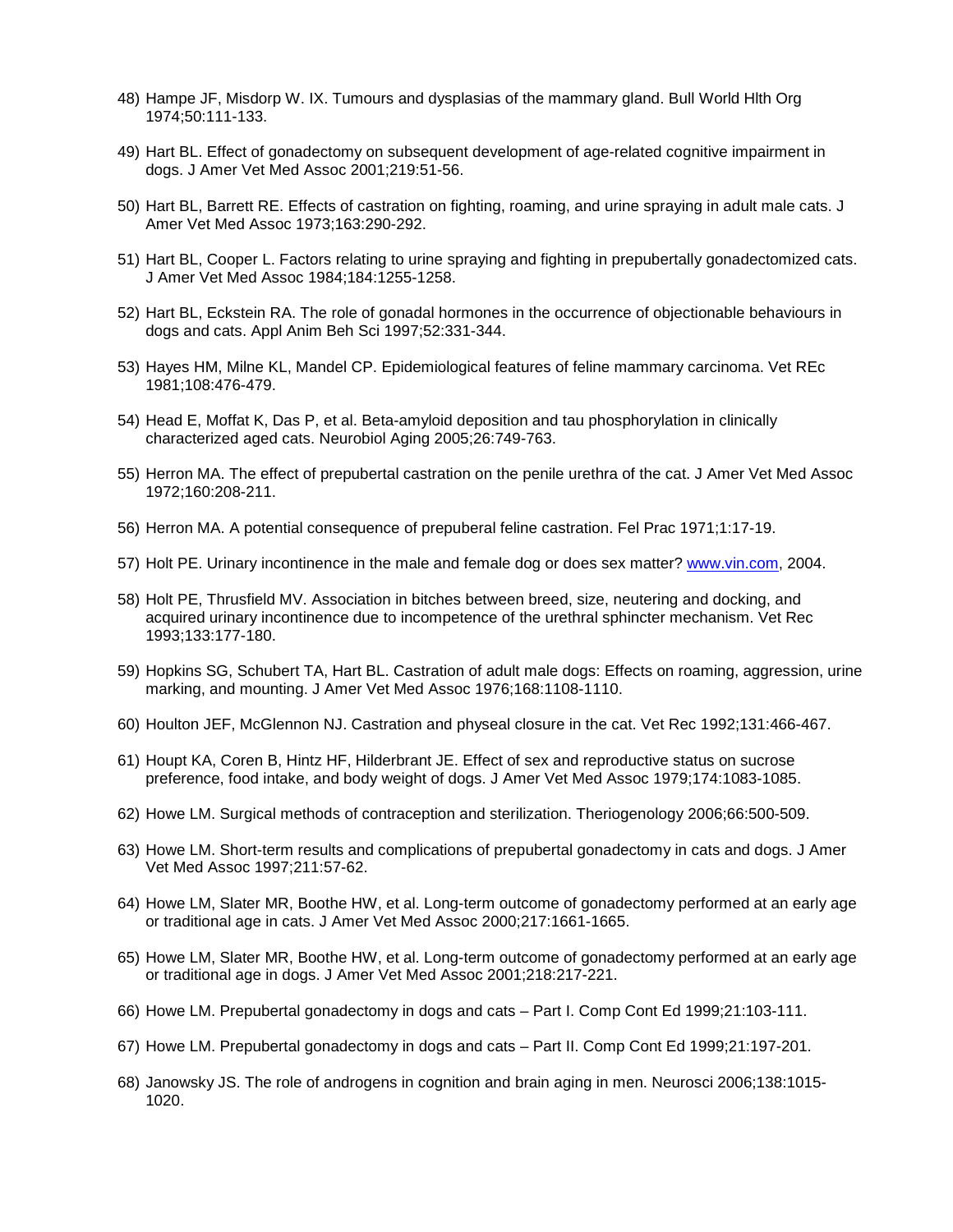- 69) Johnson-Delaney CA. Ferret adrenal disease: 2006 perspective. Exotic DVM 2006;8:31-34.
- 70) Johnston SD, Root Kustritz MV, Olson PN. Feline and canine theriogenology, WB Saunders, Philadelphia, 2001:
- 71) Kaneene JB, Mostosky UV, Padgett GA. Retrospective cohort study of changes in hip joint phenotype of dogs in the United States. 1997;211:1542-1544.
- 72) Kass PH, New JC, Scarlett JM, Salman MD. Understanding animal companion surplus in the United States: Relinquishment of nonadoptables to animal shelters for euthanasia. J Appl Anim Welf Sci 2001;4:237-248.
- 73) Kealy RD, Olsson SE, Monti KL, et al. Effects of limited food consumption on the incidence of hip dysplasia in growing dogs. J Amer Vet Med Assoc 1992;201:857-863.
- 74) Keller GG, Corley EA. Canine hip dysplasia: Investigating the sex predilection and the frequency of unilateral CHD. Vet Med 1989;Dec: 1162-1166.
- 75) Kim HH, Yeon SC, Houpt KA, et al. Effects of ovariohysterectomy on reactivity in German Shepherd dogs. Vet J 2006;172:154-159.
- 76) Knapp DW, Glickman NW, DeNicola DB, et al. Naturally-occurring canine transitional cell carcinoma of the urinary bladder. Urologic Oncol 2000;5:47-59.
- 77) Lawler DF, Evans RH, Reimers TJ, et al. Histopathologic features, environmental factors, and serum estrogen, progesterone, and prolactin values associated with ovarian phase and inflammatory uterine disease in cats. Amer J Vet Res 1991;52:1747-1753.
- 78) LeBoeuf BJ. Copulatory and aggressive behavior in the prepuberally castrated dog. Horm Behav 1970;1:127-136.
- 79) Leav I, Ling GV. Adenocarcinoma of the canine prostate gland. Cancer 1968;22:1329.
- 80) Lekcharoensuk C, Osborne CA, Lulich JP. Epidemiologic study of risk factors for lower urinary tract diseases in cats. J Amer Vet Med Assoc 2001;218:1429-1435.
- 81) Lipowitz AJ, Schwartz AS, Wilson GP. Testicular neoplasms and concomitant clinical changes in the dog. J Amer Vet Med Assoc 1973;163:1364-1368.
- 82) Lowseth LA, Gerlach RF, Gillett NA, Muggenburg BA. Age-related changes in the prostate and testes of the Beagle dog. Vet Pathol 1990;27:347-353.
- 83) Mackenzie AR, Hall T, Lo M-C, Whitmore WF. Influence of castration and sex hormones on size, histology and zinc content of canine prostate. J Urol 1963;89:864-874.
- 84) Manning AM, Rowan AN. Companion animal demographics and sterilization status: Results from a survey in four Massachusetts towns. Anthrozoos 1992;5:192-201.
- 85) Marmor M, Willeberg P, Glickman LT, et al. Epizootologic patterns of diabetes mellitus in dogs. Amer J Vet Res 1982;43:465-470.
- 86) Martin LJM, Siliart B, Dumon HJW, Nguyen P. Spontaneous hormonal variations in male cats following gonadectomy. J Fel Med Surg 2006;8:309-314.
- 87) Mason E. Obesity in pet dogs. Vet Rec 1970;86:612-616.
- 88) May C, Bennett D, Downham DY. Delayed physeal closure associated with castration in cats. J Sm Anim Prac 1991;32:326-328.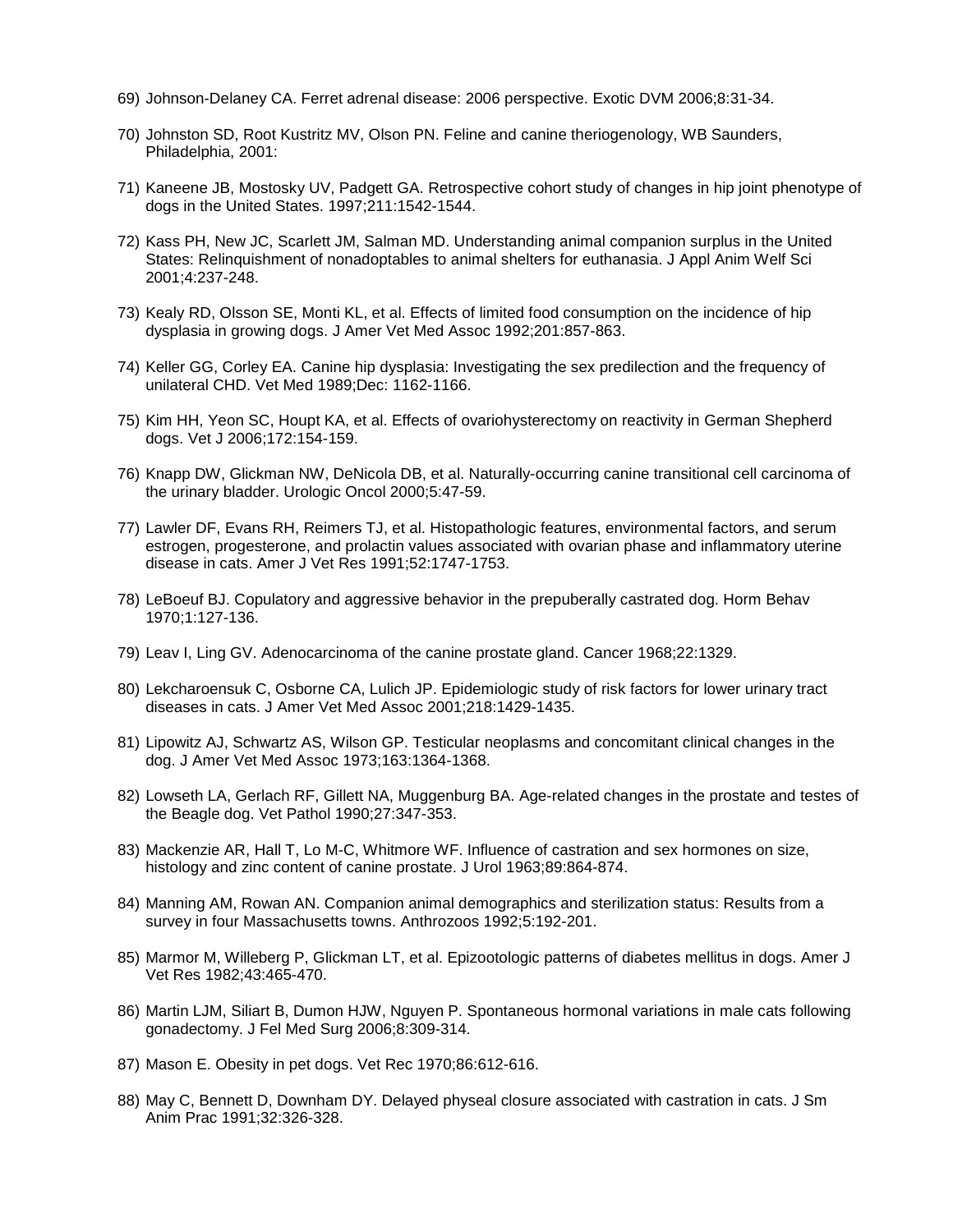- 89) McCarthy MM, McDonald EH, Brooks PJ, Goldman D. An anxiolytic action of oxytocin is enhanced by estrogen in the mouse. Phys Behav 1997;60:1209-1215.
- 90) McNicholas WT, Wilkens BE, Blevins WE, et al. Spontaneous femoral capital physeal fractures in adult cats: 26 cases (1996-2001). J Amer Vet Med Assoc 2002;221:1731-1736.
- 91) Michell AR. Longevity of British breeds of dog and its relationship with sex, size, cardiovascular variables and disease. Vet Rec 1996;145:625-629.
- 92) Misdorp W. Canine mammary tumours: Protective effect of late ovariectomy and stimulating effect of progestins. Vet Quar 1988;10:26-31.
- 93) Misdorp W, Hart AAM. Canine mammary cancer. II. Therapy and causes of death. J Sm Anim Prac 1979;20:395-404.
- 94) Mondelli F, Previde EP, Verga M, et al. The bond that never developed: Adoption and relinquishment of dogs in a rescue shelter. J Appl Anim Welf Sci 2004;7:253-266.
- 95) Moore GE, Burkman KD, Carter MN, Peterson MR. Causes of death or reasons for euthanasia in military working dogs: 927 cases (1993-1996). J Amer Vet Med Assoc 2001;219:209-214.
- 96) Moulton JE, Rosenblatt LS, Goldman M. Mammary tumors in a colony of Beagle dogs. Vet Path 1986;23:741-749.
- 97) Moulton JE, Taylor DON, Dorn CR, Andersen AC. Canine mammary tumors. Path Vet 1970;7:289-320.
- 98) Nassar R, Talboy J, Moulton C. Animal shelter reporting study 1990, Englewood CO, American Humane Assoc 1992:5.
- 99) National Council on Pet Population Study and Policy. National Shelter Census: 1994 Results. Fort Collins CO, 1994:1-2.
- 100) National Council on Pet Population Study and Policy. Shelter statistic survey, 1994-1997. www.petpopulation.org, 2007.
- 101) National Center for Health Statistics. Health, United States 2006: With chartbook on trends in the health of Americans, Hyattsville MD, 2006:176.
- 102) New JC, Salman MD, Scarlett JM, et al. Shelter relinquishment: Characteristics of shelter-relinquished animals and their owners compared with animals and their owners in US pet-owning households. J Appl Anim Welf Sci 2000;3:179-201.
- 103) New JC, Kelch WJ, Hutchison JM, et al. Birth and death rate estimates of cats and dogs in US households and related factors. J Appl Anim Welf Sci 2004;7:229-241.
- 104) Nguyen PG, et al. Effects of dietary fat and energy on body weight and composition after gonadectomy in cats. Amer J Vet Res 2004;65:1708-1713.
- 105) Nielsen JC, Eckstein RA, Hart BL. Effects of castration on problem behaviors in male dogs with reference to age and duration of behavior. J Amer Vet Med Assoc 1997;211:180-182.
- 106) Norris AM, Laing EJ, Valli VEO, et al. Canine bladder and urethral tumors: A retrospective study of 115 cases (1980-1985). J Vet Intern Med 1992;6:145-153.
- 107) Obradovich J, Walshaw R, Goulland E. The influence of castration on the development of prostatic carcinoma in the dog: 43 cases (1978-1985). J Vet Intern Med 1987;1:183-187.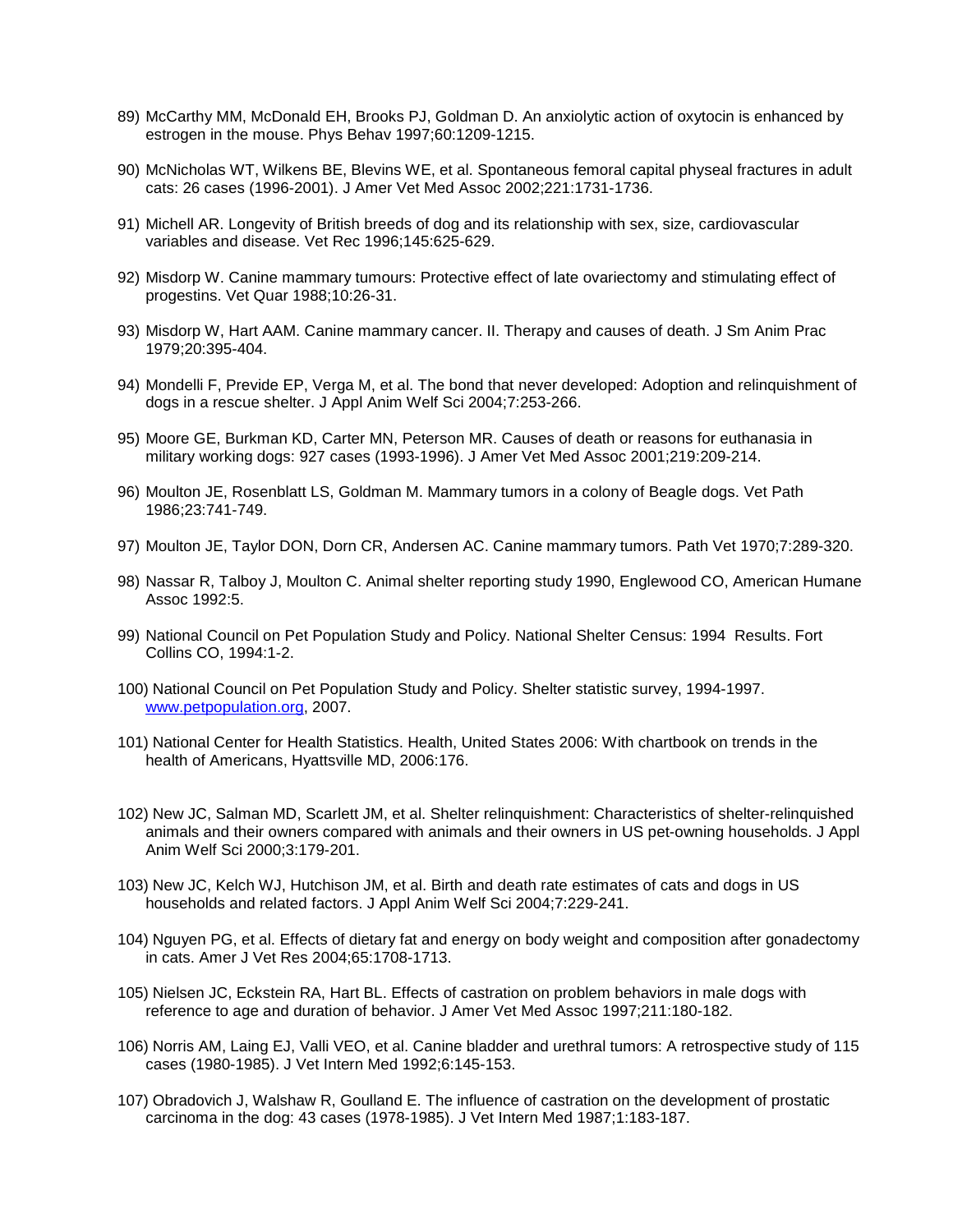- 108) O'Farrell V, Peachey E. Behavioural effects of ovariohysterectomy on bitches. J Sm Anim Prac 1990;31:595-598.
- 109) Olson PN. Early spay and neuter. Proceedings, North American Veterinary Conference, Orlando FL, 1997:25.
- 110) O'Shea JD. Studies on the canine prostate gland. I. Factors influencing its size and weight. J Comp Path 1962;72:321-331.
- 111) Osborne CA, Low DG, Perman V, et al. Neoplasms of the canine and feline urinary bladder: Incidence, etiologic factors, occurrence and pathologic features. Amer J Vet Res 1968;29:2041-2055.
- 112) Pabon JE, Li X, Lei ZM, et al. Novel presence of luteinising hormone / chorionic gonadotropin receptors in human adrenal glands. J Clin Endocrin Metab 1996;81:2397-2400.
- 113) Panciera DL. Hypothyroidism in dogs: 66 cases (1987-1992). J Amer Vet Med Assoc 1994;204:761- 767.
- 114) Patronek GJ, Glickman LT, Beck AM, et al. Risk factors for relinquishment of dogs to an animal shelter. J Amer Vet Med Assoc 1996;209:572-581.
- 115) Patronek GJ, Glickman LT, Beck AM, et al. Risk factors for relinquishment of cats to an animal shelter. J Amer Vet Med Assoc 1996;209:582-588.
- 116) Perez Alenza MD, Tabanera E, Pena L. Inflammatory mammary carcinoma in dogs: 33 cases (1995- 1999). J Amer Vet Med Assoc 2001;219:1110-1114.
- 117) Pollari FL, Bonnett BW, Bamsey SC, et al. Postoperative complications of elective surgeries in dogs and cats determined by examining electronic and paper medical records. J Amer Vet Med Assoc 1996;208:1882-1886.
- 118) Potter K, Hancock DH, Gallina AM. Clinical and pathologic features of endometrial hyperplasia, pyometra, and endometritis in cats: 79 cases (1980-1985). J Amer Vet Med Assoc 1991;198:1427- 1431.
- 119) Priester WA, McKay FW. The occurrence of tumors in domestic animals. Nat Canc Inst Monograph 1980;54:169.
- 120) Prymak C, McKee LJ, Goldschmidt MH, Glickman LT. Epidemiologic, clinical, pathologic, and prognostic characteristics of splenic hemangiosarcoma and splenic hematoma in dogs: 217 cases (1985). J Amer Vet Med Assoc 1988;193:706-712.
- 121) Reichler IM, Welle M, Sattler U, et al. Comparative quantitative assessment of GnRH- and LH-receptor mRNA expression in the urinary tract of sexually intact and spayed female dogs. Theriogenology 2007;67:1134-1142.
- 122) Reichler IM, Pfeiffer E, Piche CA, et al. Changes in plasma gonadotropin concentrations and urethral closure pressure in the bitch during the 12 months following ovariectomy. Theriogenology 2004;62:1391-1402.
- 123) Reichler IM, Hung E, Jochle W, et al. FSH and LH plasma levels in bitches with differences in risk for urinary incontinence. Theriogenology 2005;63:2164-2180.
- 124) Reichler IM, Hubler M, Jochle W, et al. The effect of GnRH analogs on urinary incontinence after ablation of the ovaries in dogs. Theriogenology 2003;60:1207-1216.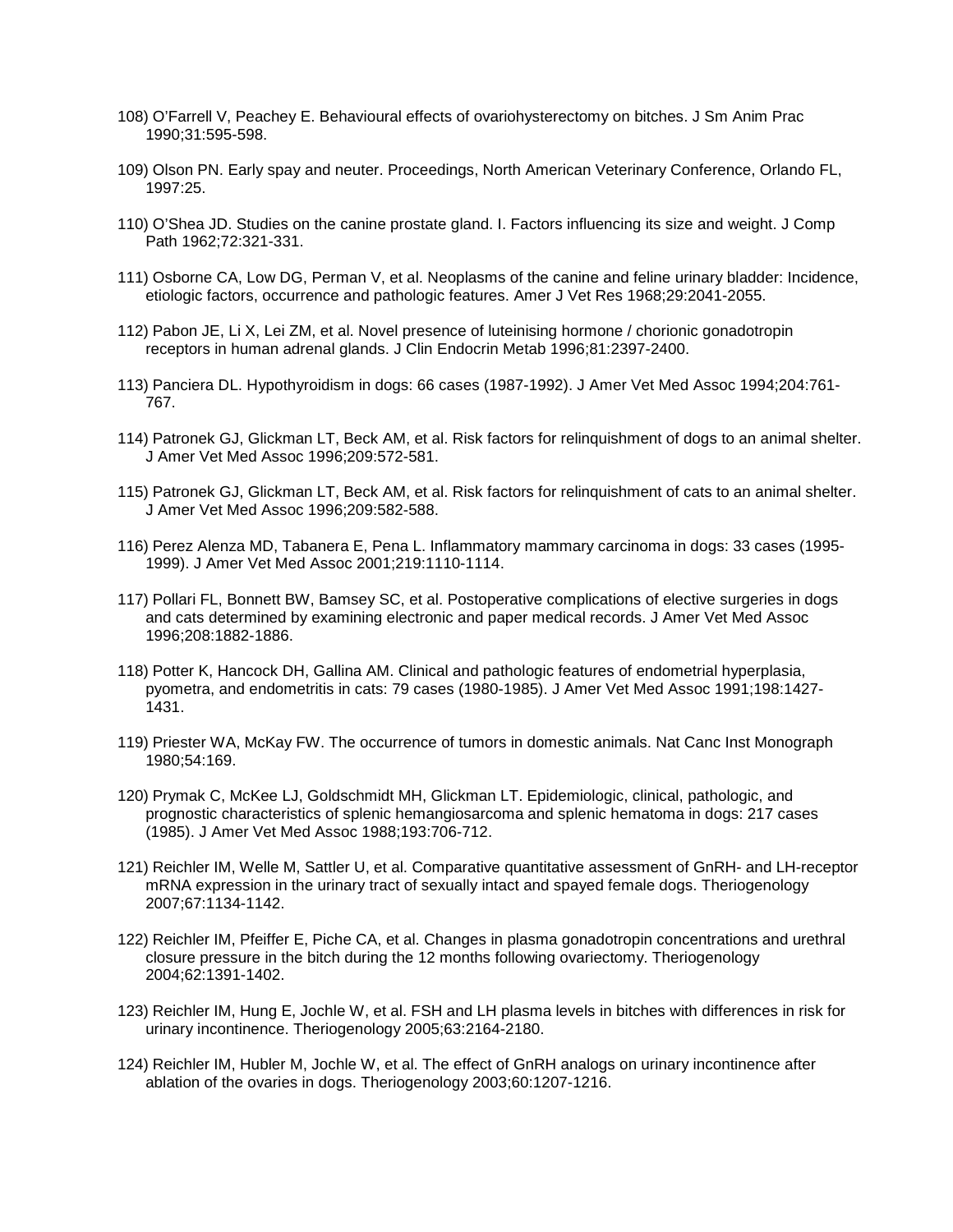- 125) Reisner IR. Dominance-related aggression of English springer spaniels: A review of 53 cases. Appl Anim Behav Sci 1993;37:83-84.
- 126) Robertson OH. Prolongation of the life span of Kokanee salmon (Oncorhynchus nerka kennerly) by castration before beginning of gonad development. Proceedings, National Academies of Science USA 1961;47:609-621.
- 127) Root MV, Johnston SD, Olson PN. The effect of prepuberal and postpuberal gonadectomy on radial physeal closure in male and female domestic cats. Vet Rad US 1997;38:42-47.
- 128) Root MV, Johnston SD, Johnston GR, Olson PN. The effect of prepuberal and postpuberal gonadectomy on penile extrusion and urethral diameter in the domestic cat. Vet Rad US 1996;37:363- 366.
- 129) Root Kustritz MV. Elective gonadectomy in the cat. Fel Prac 1996;24:36-39.
- 130) Root Kustritz MV, Johnston SD, Lieberman LL. Availability of training for prepuberal gonadectomy at North American veterinary colleges. J Amer Vet Med Assoc 2000;216:1566-1567.
- 131) Root Kustritz MV. Determining the optimal age for gonadectomy of dogs and cats. J Amer Vet Med Assoc 2007; 231:1665 – 1675.
- 132) Rosenblatt JS, Aronson LR. The decline of sexual behavior in male cats after castration with special reference to the role of prior sexual experience. Behavior 1958;12:285-338.
- 133) Rosenblatt JS, Aronson LR. The influence of experience on the behavioural effects of androgen in prepuberally castrated male cats. Anim Behav 1958;6:171-182.
- 134) Rosenthal KL, Peterson ME, Quesenberry KE, et al. Hyperadrenocorticism associated with adrenocortical tumor or nodular hyperplasia of the adrenal gland in ferrets: 50 cases (1987-1991). J Amer Vet Med Assoc 1993;203:271-275.
- 135) Ru G, Terracini B, Glickman LT, et al. Related risk factors for canine osteosarcoma. Vet J 1998;156:31-39.
- 136) Sakata JT, Jupta A, Gonzalez-Lima F, Crews D. Heterosexual housing increases the retention of courtship behavior following castration and elevates metabolic capacity in limbic brain nuclei in male whiptail lizards, Cnemidophorus inornatus. Horm Behav 2002;42:263-273.
- 137) Salman MD, Hutchison J, Ruch-Gallie R, et al. Behavioral reasons for relinquishment of dogs and cats to 12 shelters. J Appl Anim Welf Sci 2000;3:93-106.
- 138) Salmeri KR, Bloomberg MS, Scruggs SL, Shille V. Gonadectomy in immature dogs: Effects on skeletal, physical and behavioral development. J Amer Vet Med Assoc 1991;198:1193-1203.
- 139) Salmeri KR, Olson PN, Bloomberg MS. Elective gonadectomy in dogs: A review. J Amer Vet Med Assoc 1991;198:1183-1192.
- 140) Scarlett JM, Salman MD, New JC, Kass PH. The role of veterinary practitioners in reducing dog and cat relinquishments and euthanasias. J Amer Vet Med Assoc 2002;220:306-311.
- 141) Scarlett JM, Salman MD, New JC, Kass PH. Reasons for relinquishment of companion animals in US animal shelters: Selected health and personal issues. J Appl Anim Welf Sci 1999;2:41-57.
- 142) Schneider R, Dorn CR, Taylor DON. Factors influencing canine mammary cancer development and postsurgical survival. J Nat Canc Inst 1969;43:1249-1261.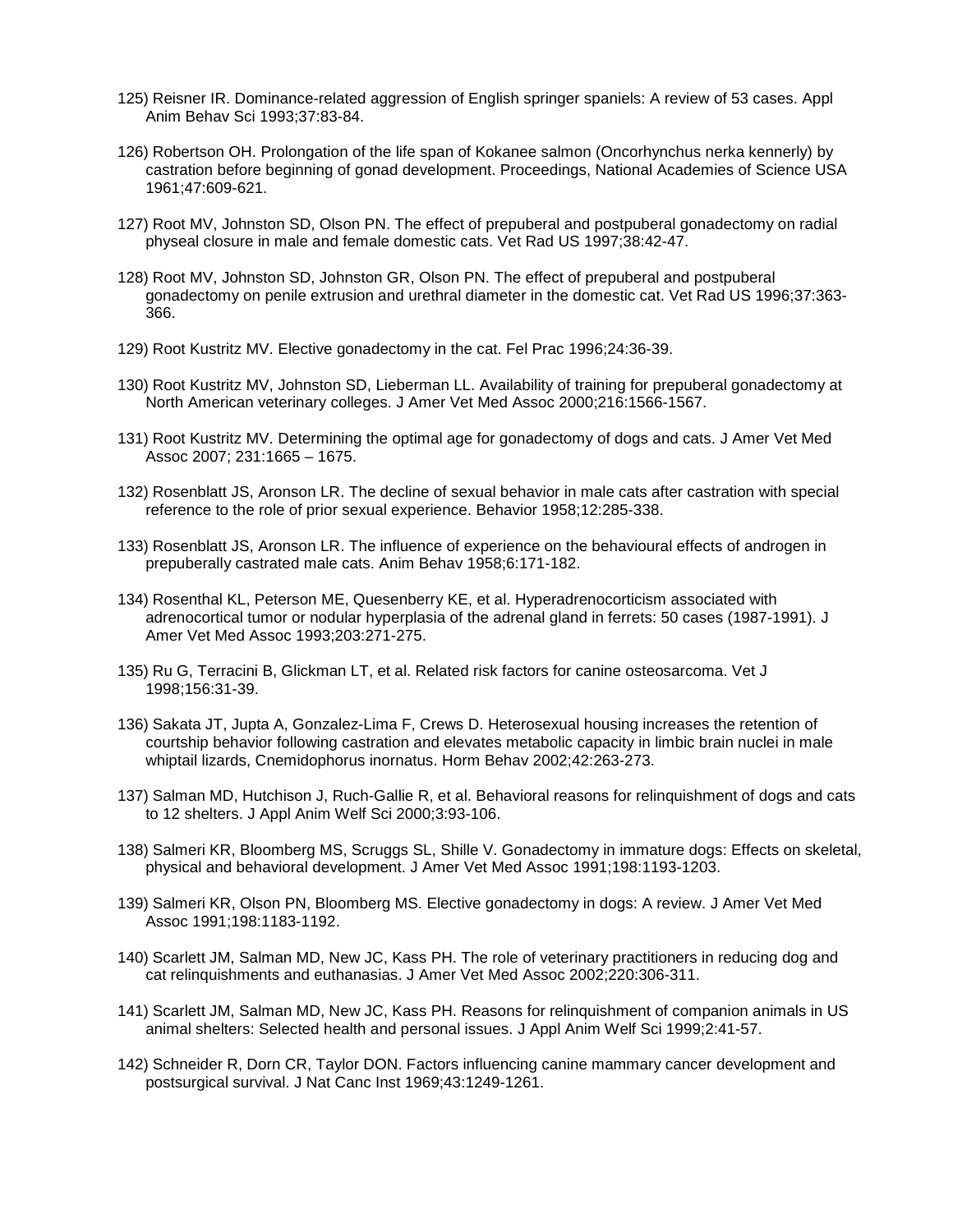- 143) Seguin MA, Vaden SL, Altier C, et al. Persistent urinary tract infections and reinfections in 100 dogs (1989-1999). J Vet Intern Med 2003;17:622-631.
- 144) Shen V, Dempster DW, Birchman R, et al. Lack of changes in histomorphometric, bone mass, and biochemical parameters in ovariohysterectomized dogs. Bone 1992;13:311-316.
- 145) Shoemaker NJ, Schuurmans M, Moorman H, Lumeij JT. Correlation between age at neutering and age at onset of hyperadrenocorticism in ferrets. J Amer Vet Med Assoc 2000;216:195-197.
- 146) Slauterbeck JR, Pankratz K, Xu KT, et al. Canine ovariohysterectomy and orchiectomy increases the prevalence of ACL injury. Clin Orthop 2004;429:301-305.
- 147) Sloth C. Practical management of obesity in dogs and cats. J Sm Anim Prac 1992;33:178-182.
- 148) Sorenmo KU, Goldschmidt M, Shofer F, et al. Immunohistochemical characterization of canine prostatic carcinoma and correlation with castration status and castration time. Vet Comp Oncol 2003;1:48-56.
- 149) Spain CV, Scarlett JM, Houpt KA. Long-term risks and benefits of early-age gonadectomy in cats. J Amer Vet Med Assoc 2004;224:372-379.
- 150) Spain CV, Scarlett JM, Houpt KA. Long-term risks and benefits of early-age gonadectomy in dogs. J Amer Vet Med Assoc 2004;224:380-387.
- 151) Spain CV, Scarlett JM, Cully SM. When to neuter dogs and cats: A survey of New York state veterinarians' practices and beliefs. J Amer Anim Hosp Assoc 2002;38:482-488.
- 152) Stocklin-Gautschi NM, Hassig M, Reichler IM, et al. The relationship of urinary incontinence to early spaying in bitches. J Rep Fert 2001;Suppl 57:233-236.
- 153) Stubbs WP, Bloomberg MS, Scruggs SL, et al. Effects of prepubertal gonadectomy on physical and behavioral development in cats. J Amer Vet Med Assoc 1996;209:1864-1871.
- 154) Tarvin G, Patnaik A, Greene R. Primary urethral tumors in dogs. J Amer Vet Med Assoc 1978;172:931- 933.
- 155) Teske E, Naan EC, VanDijk EM, et al. Canine prostate carcinoma: Epidemiological evidence of an increased risk in castrated dogs. Molec Cell Endo 2002;197:251-255.
- 156) Thrusfield MV, Holt PE, Muirhead RH. Acquired urinary incontinence in bitches: Its incidence and relationship to neutering practices. J Sm Anim Prac 1998;39:559-566.
- 157) Verstegen J, Onclin K. Etiopathogenesis, classification and prognosis of mammary tumors in the canine and feline species. Proceedings, Society for Theriogenology, Columbus OH, 2003:230-238.
- 158) Verstegen J, Onclin K. Mammary tumors in the queen. Proceedings, Society for Theriogenology, Columbus OH, 2003:239-245.
- 159) Ware WA, Hopper DL. Cardiac tumors in dogs: 1982-1995. J Vet Intern Med 1999;13:95-103.
- 160) Waters DJ, Shen S, Glickman LT. Life expectancy, antagonistic pleiotropy, and the testis of dogs and men. The Prostate 2000;43:272-277.
- 161) Weaver AD. Fifteen cases of prostatic carcinoma in the dog. Vet Rec 1981;109:71-75.
- 162) Whitehair JG, Vasseur PB, Willits NH. Epidemiology of cranial cruciate ligament rupture in dogs. J Amer Vet Med Assoc 1993;203:1016-1019.